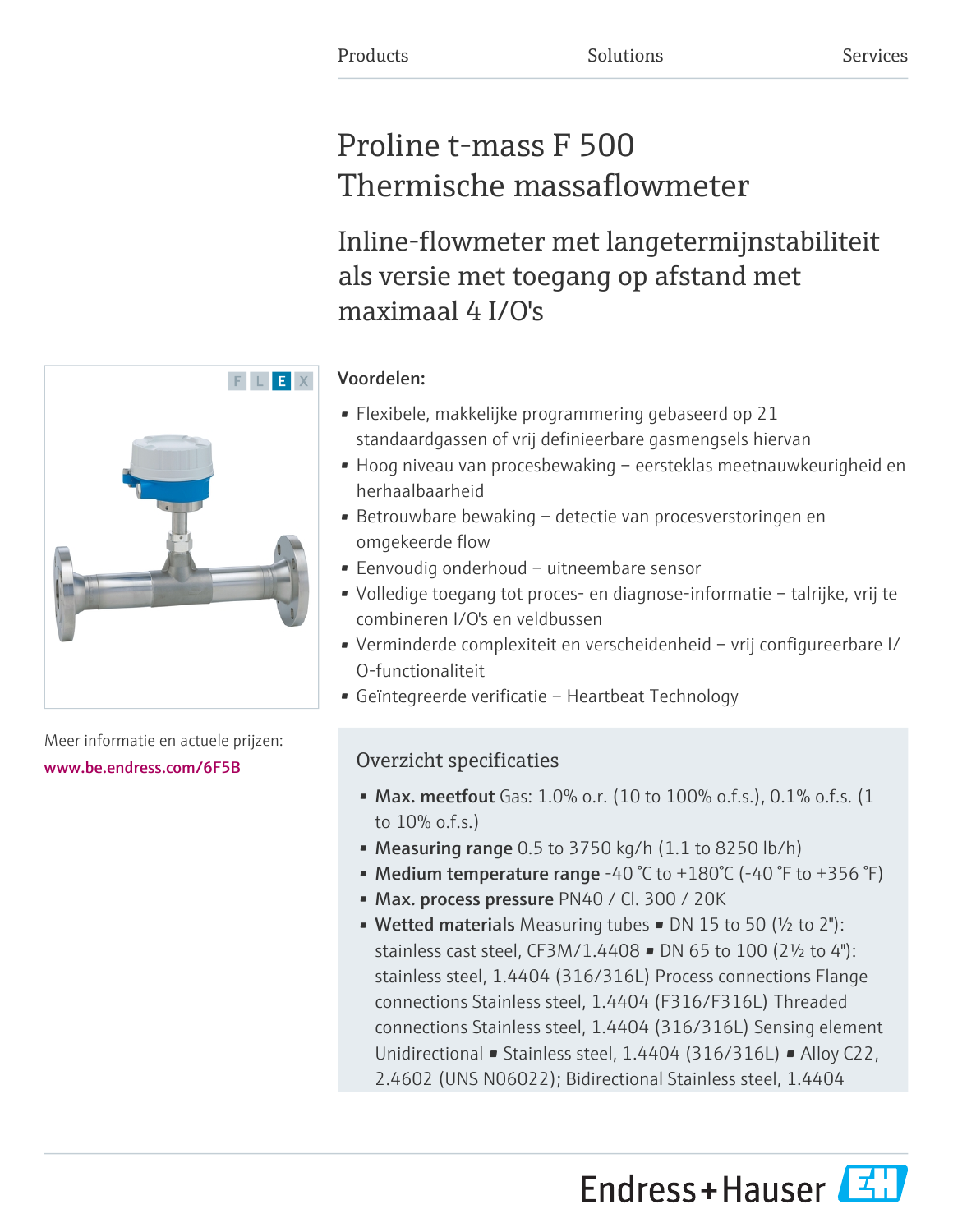(316/316L) Reverse flow detection Stainless steel, 1.4404 (316/316L)

Toepassingsgebied: Het gepatenteerde sensorontwerp van t-mass F levert ongeëvenaarde meetstabiliteit bij thermische inlinemassaflowmetingen. Het compenseert in realtime wijzigingen van procesomstandigheden: temperatuur, druk, flowrichting en gastype. Met zijn innovatieve transmitter op afstand optimaliseert de t-mass F 500 installatieflexibiliteit en de operationele veiligheid in veeleisende omgevingen. Bovendien garandeert de Heartbeat Technology betrouwbare metingen en verificaties volgens de regels.

# Kenmerken en specificaties

### Gas **Gas** Meetprincipe

Thermal

# Product headline

Inline flowmeter with long-term stability as remote version with up to 4 I/Os.

Flexible, convenient programming based on 21 standard gases or freely definable gas mixtures thereof.

Measurement of utility and process gases as well as gas mixtures in small line sizes.

#### Sensor features

High level of process control – premium measurement accuracy and repeatability. Reliable monitoring – detection of process disturbances and reverse flow. Easy maintenance – removable sensor. Inline version with DN 15 to 100 (½ to 4"). Bidirectional measurement; high measuring performance. Patented drift-free sensor with SIL 2.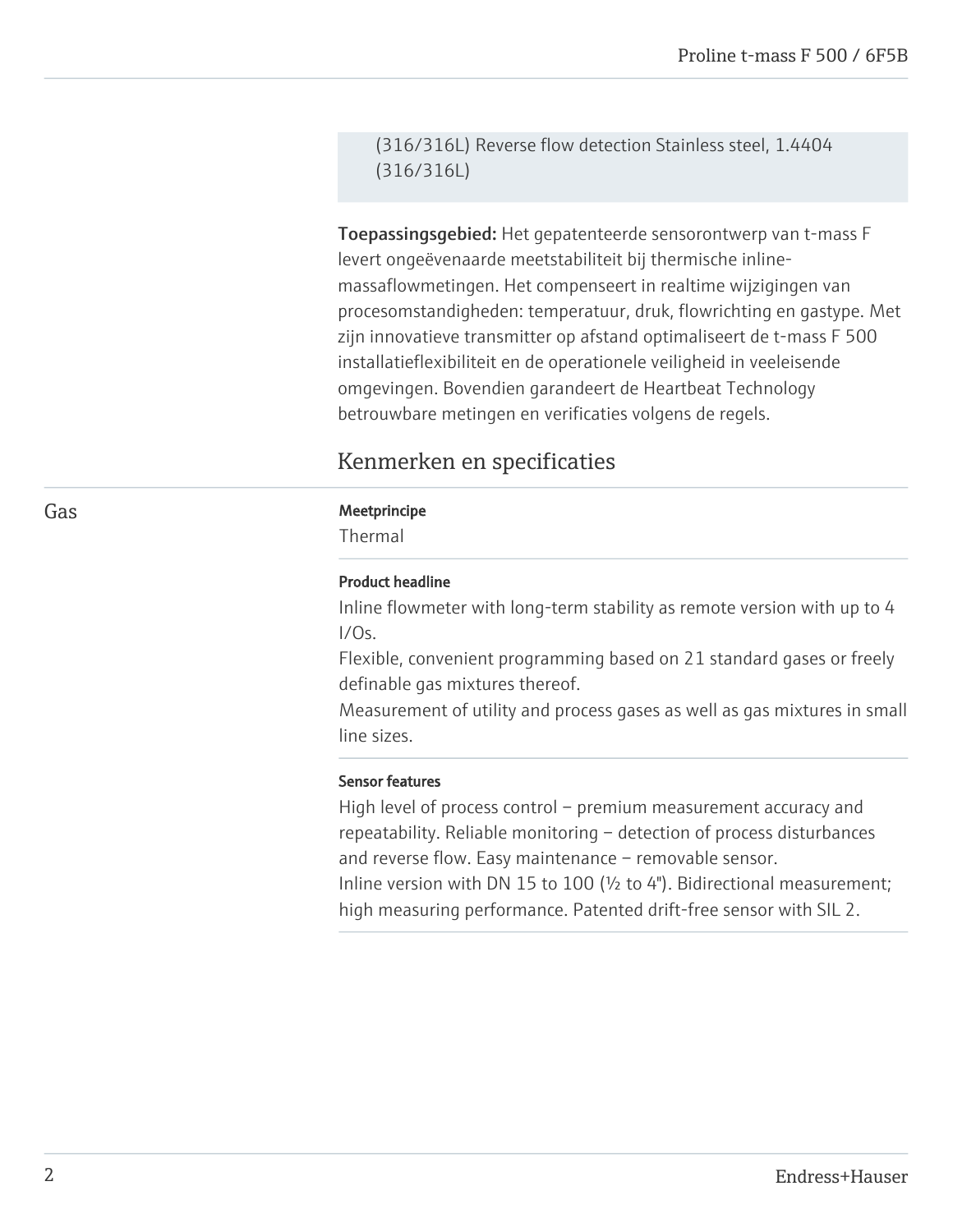# Transmitter features

Full access to process and diagnostic information – numerous, freely combinable I/Os and fieldbuses. Reduced complexity and variety – freely configurable I/O functionality. Integrated verification – Heartbeat Technology.

Remote version with up to 4 I/Os. Backlit display with touch control and WLAN access. Standard cable between sensor and transmitter.

#### Nominal diameter range

DN 15 to DN 100 (1/2" to 4")

## Wetted materials

Measuring tubes • DN 15 to 50 ( $\frac{1}{2}$  to 2"): stainless cast steel, CF3M/1.4408 • DN 65 to 100 (2½ to 4"): stainless steel, 1.4404 (316/316L) Process connections Flange connections Stainless steel, 1.4404 (F316/F316L) Threaded connections Stainless steel, 1.4404 (316/316L) Sensing element Unidirectional • Stainless steel, 1.4404 (316/316L) • Alloy C22, 2.4602 (UNS N06022); Bidirectional Stainless steel, 1.4404 (316/316L) Reverse flow detection Stainless steel, 1.4404 (316/316L)

# Measured variables

Massflow, temperature, standard volume flow, volume flow, Free air delivery, velocity, heat flow, energy flow, density

#### Max. meetfout

Gas: 1.0% o.r. (10 to 100% o.f.s.), 0.1% o.f.s. (1 to 10% o.f.s.)

#### Measuring range

0.5 to 3750 kg/h (1.1 to 8250 lb/h)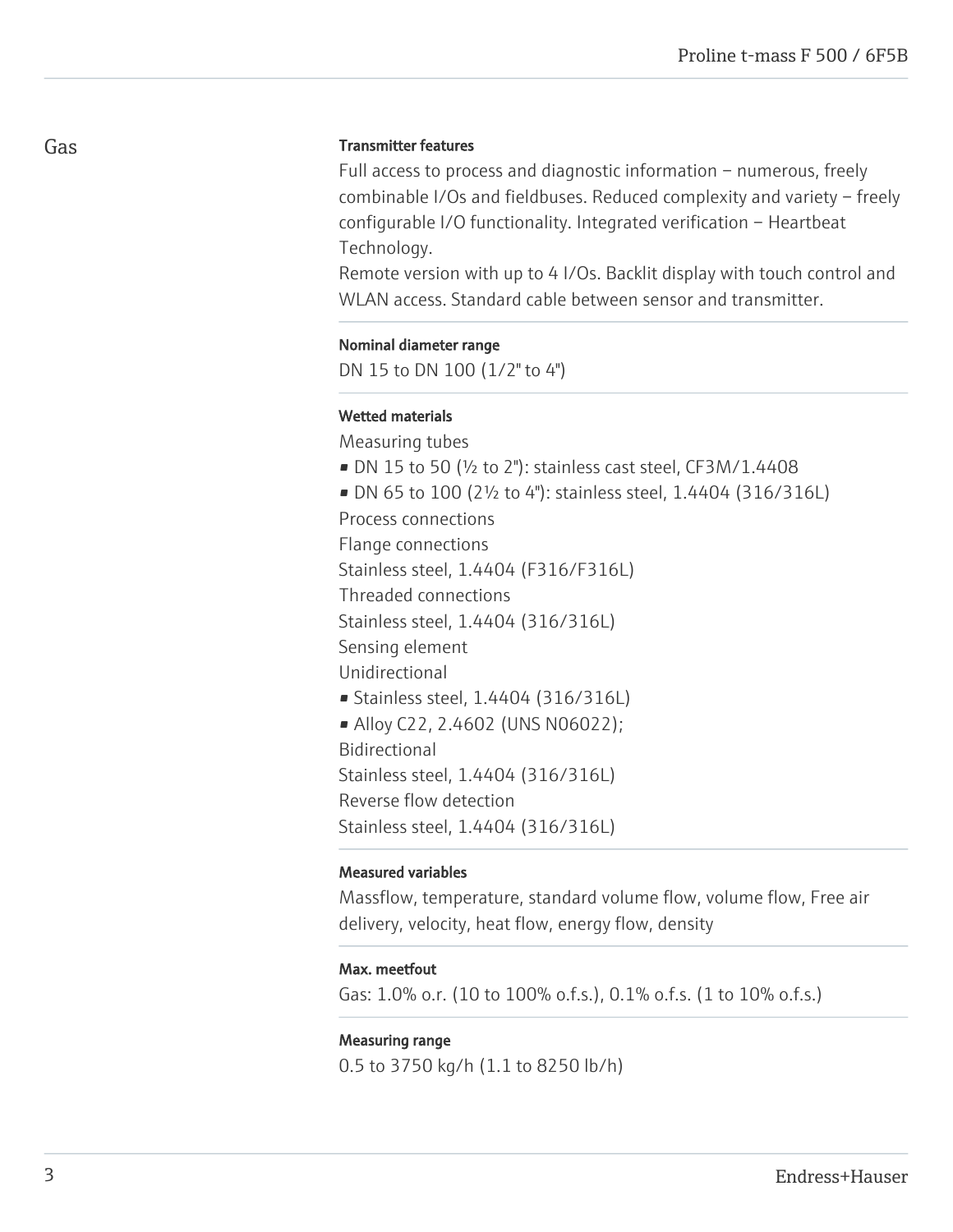# Max. process pressure

PN40 / Cl. 300 / 20K

# Medium temperature range

 $-40$  °C to  $+180$ °C (-40 °F to  $+356$  °F)

#### Ambient temperature range

-40 to 60°C (-40 to 140°F) Optional: Transmitter: -50 to 60°C (-50 to 140°F), Sensor: -60 to 60°C (-60 to 140°F)

#### Transmitter housing material

Aluminium, AlSi10Mg, coated Polycarbonate

#### Degree of protection

IP66/67, Type 4X enclosure Sensor: IP68, Type 6P (optional)

## Display/Operation

4-line backlit display with touch control (operation from outside) Configuration via local display and operating tools possible

#### **Outputs**

4 outputs: 4-20 mA HART (active/passive) 4-20 mA (active/passive) Pulse/frequency/switch output (active/passive) Relay output

#### Inputs

Status input 4-20 mA input

#### Digital communication

HART, Modbus RS485